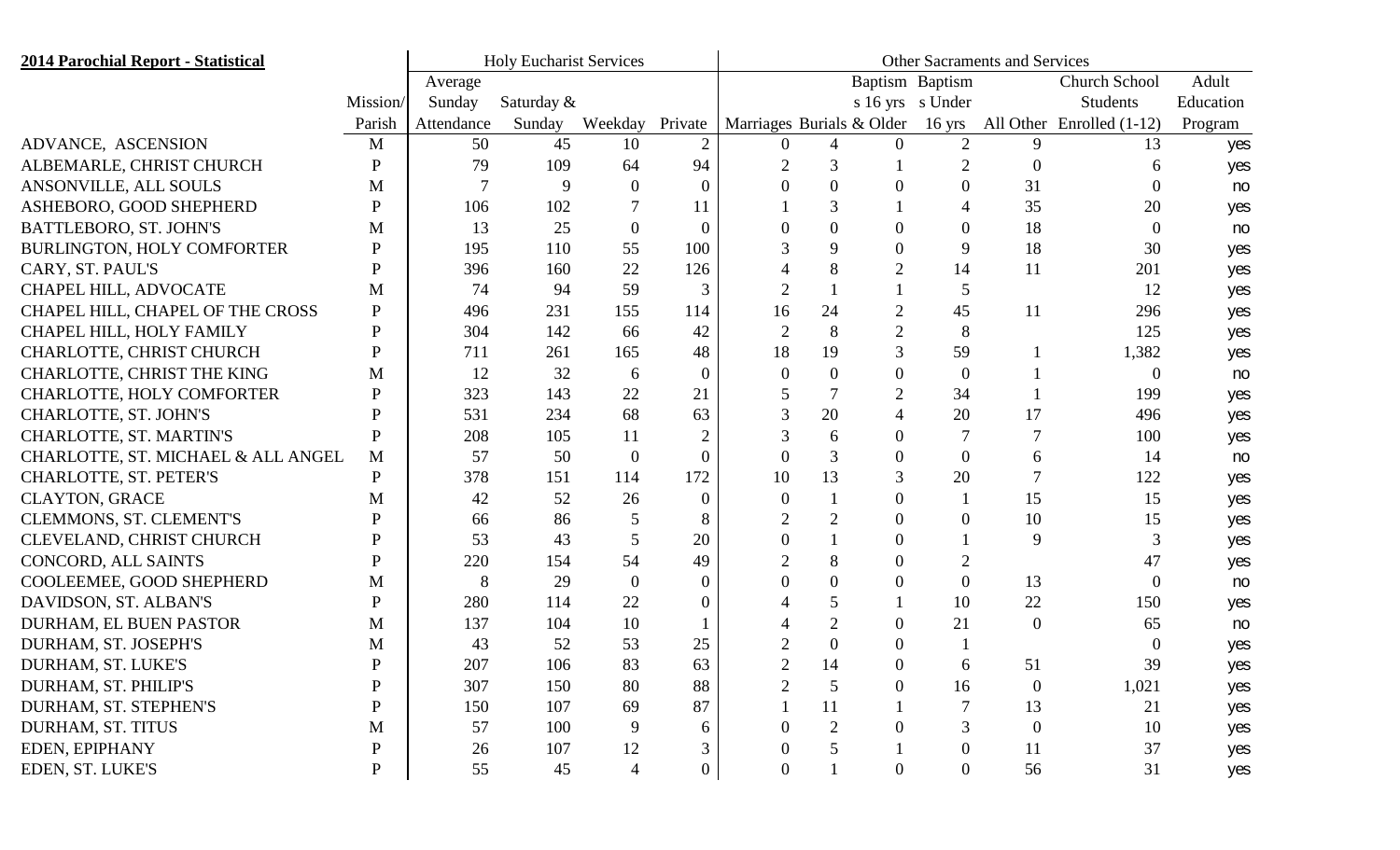| <b>2014 Parochial Report - Statistical</b> |              | <b>Holy Eucharist Services</b> | Other Sacraments and Services |                |                |                           |                |                |                  |                |                           |           |
|--------------------------------------------|--------------|--------------------------------|-------------------------------|----------------|----------------|---------------------------|----------------|----------------|------------------|----------------|---------------------------|-----------|
|                                            |              | Average                        |                               |                |                | Baptism Baptism           |                |                |                  |                | Church School             | Adult     |
|                                            | Mission/     | Sunday                         | Saturday &                    |                |                |                           |                |                | s 16 yrs s Under |                | Students                  | Education |
|                                            | Parish       | Attendance                     | Sunday                        | Weekday        | Private        | Marriages Burials & Older |                |                | $16 \text{ yrs}$ |                | All Other Enrolled (1-12) | Program   |
| ELKIN, GALLAWAY MEMORIAL                   | M            | 28                             | 49                            |                | $\overline{2}$ | $\Omega$                  |                | $\overline{0}$ |                  | 3              | $\Omega$                  | yes       |
| ERWIN, ST. STEPHEN'S                       | P            | 68                             | 48                            |                | $\Omega$       |                           |                | $\overline{0}$ | $\theta$         | 16             | 19                        | yes       |
| FUQUAY-VARINA, TRINITY                     | M            | 75                             | 103                           | 11             | 20             |                           |                | 0              |                  |                | 18                        | yes       |
| <b>GARNER, ST. CHRISTOPHER'S</b>           | M            | 27                             | 54                            | $\overline{4}$ |                |                           |                | $\Omega$       | $\Omega$         | $\theta$       |                           | no        |
| <b>GREENSBORO, ALL SAINTS</b>              | P            | 91                             | 110                           | 22             | 46             |                           |                |                |                  | 24             |                           | yes       |
| <b>GREENSBORO, HOLY SPIRIT</b>             | M            | 23                             | 51                            | $\overline{2}$ |                | $\Omega$                  |                | 0              | $\overline{2}$   | 20             |                           | yes       |
| <b>GREENSBORO, HOLY TRINITY</b>            | P            | 572                            | 142                           | 51             | 800            | 10                        | 15             | $\overline{2}$ | 14               | $\overline{2}$ | 788                       | yes       |
| <b>GREENSBORO, REDEEMER</b>                | P            | 71                             | 53                            | 9              | 156            | $\overline{0}$            | 3              | 0              | $\Omega$         |                | 30                        | yes       |
| <b>GREENSBORO, ST. ANDREW'S</b>            | P            | 166                            | 107                           | 58             | 8              | $\Omega$                  | 15             |                |                  | 12             | 63                        | yes       |
| <b>GREENSBORO, ST. BARNABAS'</b>           | M            | 55                             | 102                           | 55             | 10             |                           | $\overline{0}$ | 0              |                  |                | 23                        | yes       |
| <b>GREENSBORO, ST. FRANCIS</b>             | P            | 226                            | 112                           | 19             | 233            |                           | 14             | 0              | 6                | $\overline{2}$ | 72                        | yes       |
| HALIFAX, ST. MARK'S                        | M            | 11                             | 26                            | $\Omega$       | $\theta$       | 0                         |                | $\Omega$       | 0                | $\overline{2}$ | $\theta$                  | no        |
| HAMLET, ALL SAINTS'                        | M            | 28                             | 47                            | 3              | $\Omega$       |                           |                | 0              | $\overline{2}$   |                |                           | no        |
| HAW RIVER, ST. ANDREW'S                    | M            | 32                             | 52                            | 11             |                |                           | $\overline{2}$ | $\Omega$       | 0                |                |                           | yes       |
| HENDERSON, HOLY INNOCENTS                  | P            | 99                             | 149                           | 61             | 12             |                           | 11             | 0              | 8                | $\theta$       |                           | yes       |
| HENDERSON, ST. JOHN'S                      | M            | 8                              | 41                            |                | $\Omega$       |                           |                | $\Omega$       | $\Omega$         |                |                           | no        |
| HIGH POINT, ST. CHRISTOPHER'S              | P            | 105                            | 168                           | 10             | 27             |                           |                | 0              | $\overline{2}$   |                | 25                        | yes       |
| HIGH POINT, ST. MARY'S                     | P            | 234                            | 156                           | 62             | 71             |                           | 9              |                | 9                |                | 100                       | yes       |
| HILLSBOROUGH, ST. MATTHEW'S                | P            | 189                            | 101                           | 52             | 100            |                           | 12             | 0              | 10               |                | 66                        | yes       |
| HUNTERSVILLE, ST. MARK'S                   | P            | 141                            | 86                            | 9              | 65             |                           |                | $\Omega$       |                  |                | 201                       | yes       |
| <b>JACKSON, SAVIOUR</b>                    | M            | 14                             | 23                            | $\overline{2}$ | $\theta$       |                           | $\overline{0}$ | $\overline{0}$ | $\Omega$         |                |                           | no        |
| KERNERSVILLE, ST. MATTHEW'S                | M            | 41                             | 50                            | 2              | 17             |                           | $\overline{2}$ | $\Omega$       |                  |                | 11                        | no        |
| LAURINBURG, ST. DAVID'S                    | M            | 21                             | 51                            |                |                |                           | $\overline{2}$ | 0              |                  |                |                           | yes       |
| LEXINGTON, GRACE                           | P            | 82                             | 86                            | 10             |                |                           |                | $\Omega$       |                  |                | 27                        | yes       |
| LITTLETON, ST. ALBAN'S                     | M            | 32                             | 49                            |                |                |                           |                |                |                  |                |                           | yes       |
| LOUISBURG, ST. MATTHIAS                    | M            | 11                             | $\Omega$                      |                | $\Omega$       |                           |                |                |                  |                |                           | no        |
| LOUISBURG, ST. PAUL'S                      | $\mathbf{M}$ | 35                             | 47                            |                | 3              | $\boldsymbol{0}$          |                | $\overline{0}$ | $\overline{0}$   |                |                           | no        |
| MAYODAN, MESSIAH                           | M            | 26                             | 51                            |                |                | $\theta$                  |                | $\overline{0}$ | $\theta$         |                | 3                         | yes       |
| MONROE, ST. PAUL'S                         | P            | 115                            | 102                           | 39             |                | $\overline{2}$            |                |                |                  |                | 16                        | yes       |
| MOORESVILLE, ST. JAMES                     | $\mathbf{M}$ | 16                             | 52                            | $\Omega$       | $\Omega$       |                           |                |                | $\theta$         |                | $\theta$                  | no        |
| MOORESVILLE, ST. PATRICK'S                 | $\mathbf{P}$ | 174                            | 61                            | 55             | 8              |                           | $\overline{0}$ | $\overline{0}$ | 6                |                | 52                        | yes       |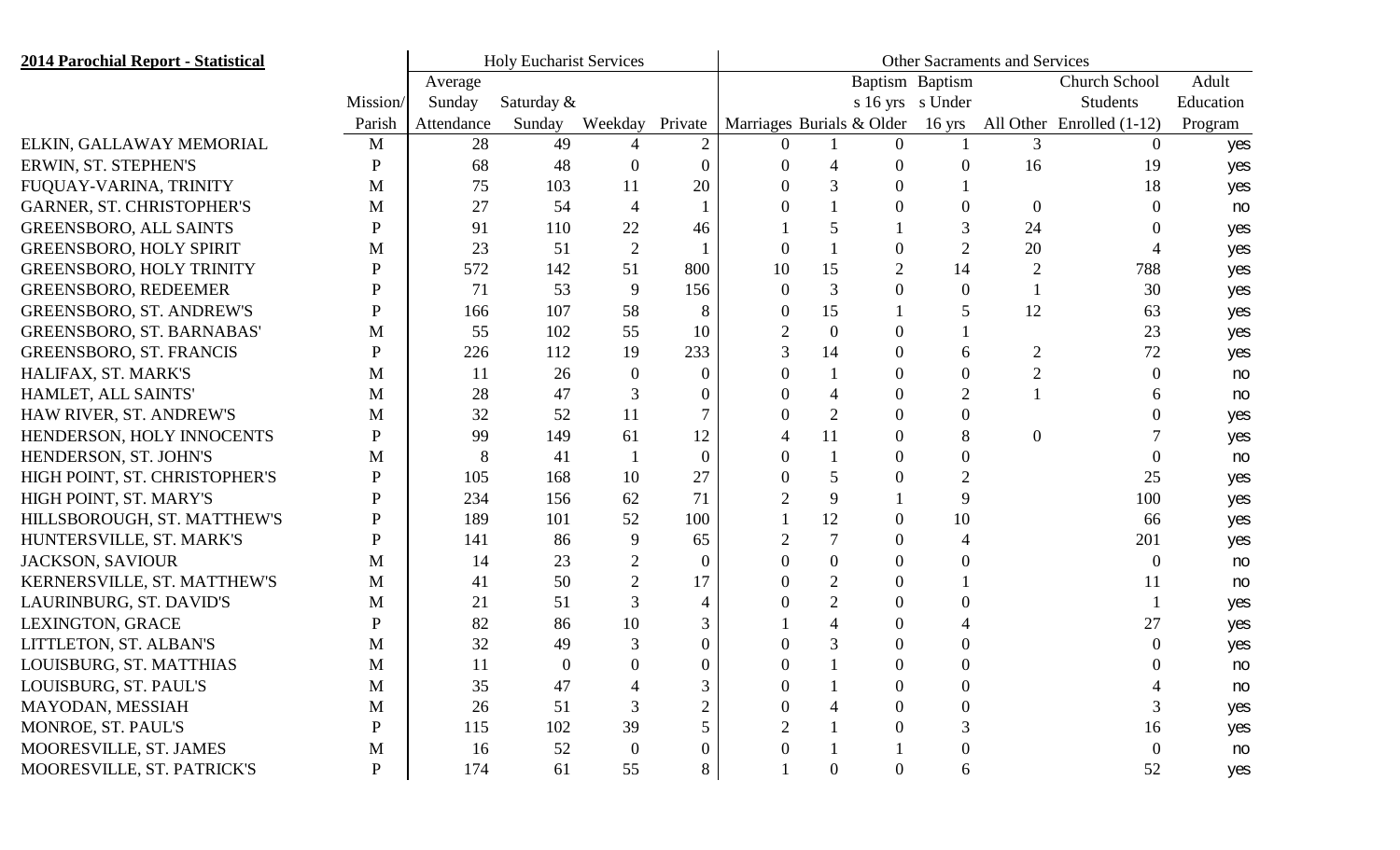| <b>2014 Parochial Report - Statistical</b> |              | <b>Holy Eucharist Services</b> | <b>Other Sacraments and Services</b> |                  |                |                                  |          |                |                  |    |                             |           |
|--------------------------------------------|--------------|--------------------------------|--------------------------------------|------------------|----------------|----------------------------------|----------|----------------|------------------|----|-----------------------------|-----------|
|                                            |              | Average                        |                                      |                  |                | Baptism Baptism<br>Church School |          |                |                  |    |                             | Adult     |
|                                            | Mission/     | Sunday                         | Saturday &                           |                  |                |                                  |          |                | s 16 yrs s Under |    | Students                    | Education |
|                                            | Parish       | Attendance                     | Sunday                               | Weekday          | Private        | Marriages Burials & Older        |          |                | $16 \text{ yrs}$ |    | All Other Enrolled $(1-12)$ | Program   |
| MOUNT AIRY, TRINITY                        | P            | 70                             | 104                                  | 42               | 35             |                                  | 4        | $\Omega$       |                  |    | 6                           | yes       |
| OXFORD, ST. CYPRIAN'S                      | M            | 70                             | 52                                   | 8                | 35             |                                  |          |                | 12               |    | 40                          | yes       |
| OXFORD, ST. STEPHEN'S                      | D            | 89                             | 106                                  |                  | 10             |                                  | 6        | $\Omega$       | $\Omega$         |    | 20                          | yes       |
| PITTSBORO, ST. BARTHOLOMEW'S               |              | 79                             | 4                                    | 8                | 17             |                                  |          | $\overline{0}$ | $\theta$         |    |                             | yes       |
| RALEIGH, CHRIST CHURCH                     | P            | 645                            | 185                                  | 122              | 122            | 17                               | 17       | 0              | 41               |    | 1,455                       | yes       |
| RALEIGH, GOOD SHEPHERD                     |              | 286                            | 123                                  | 67               | 73             | 10                               | 13       |                | 16               |    | 92                          | yes       |
| RALEIGH, NATIVITY                          |              | 229                            | 141                                  | 25               | 12             | $\Omega$                         |          |                |                  |    | 117                         | yes       |
| RALEIGH, ST. AMBROSE                       |              | 152                            | 153                                  | 58               | 89             |                                  | 3        |                |                  |    | 47                          | yes       |
| RALEIGH, ST. MARK'S                        |              | 132                            | 103                                  | 11               | 28             |                                  | 4        | 0              |                  |    | 31                          | yes       |
| RALEIGH, ST. MICHAEL'S                     |              | 606                            | 146                                  | 55               | 245            | 18                               | 19       | $\overline{2}$ | 37               |    | 450                         | yes       |
| RALEIGH, ST. TIMOTHY'S                     | D            | 167                            | 103                                  | 88               | 25             |                                  | 6        |                | $\overline{2}$   |    | 70                          | yes       |
| REIDSVILLE, ST. THOMAS                     |              | 67                             | 102                                  | 29               | 28             |                                  | 4        |                |                  | 17 | 17                          | yes       |
| RIDGEWAY, GOOD SHEPHERD                    | М            | 11                             | 23                                   | $\boldsymbol{0}$ | $\theta$       |                                  | $\theta$ | 0              | $\Omega$         |    |                             | no        |
| ROANOKE RAPIDS, ALL SAINTS'                | P            | 65                             | 77                                   | 11               | 20             |                                  | 3        | $\Omega$       | $\Omega$         |    |                             | no        |
| ROCKINGHAM, MESSIAH                        | P            | 2                              | $\Omega$                             |                  | 0              |                                  | 0        | 0              | $\Omega$         |    |                             | no        |
| ROCKY MOUNT, EPIPHANY                      | M            | 9                              | 5                                    | $\theta$         | $\Omega$       |                                  |          | $\overline{0}$ | $\Omega$         |    |                             | no        |
| ROCKY MOUNT, GOOD SHEPHERD                 | P            | 161                            | 123                                  | 92               | 46             |                                  | 14       | 0              | $\Omega$         |    | 137                         | yes       |
| ROCKY MOUNT, ST. ANDREW'S                  | P            | 170                            | 98                                   | 42               | 14             | 3                                | 3        | 6              | $\Omega$         | 14 | 18                          | yes       |
| ROXBORO, ST. MARK'S                        | M            | 42                             | 52                                   | $\overline{0}$   | 5              |                                  |          |                |                  |    | 18                          | yes       |
| SALISBURY, ST. LUKE'S                      | P            | 143                            | 103                                  | 50               | 14             |                                  | 4        | 0              |                  |    | 30                          | yes       |
| SALISBURY, ST. MATTHEW'S                   | M            | 11                             | 66                                   |                  | $\overline{2}$ |                                  |          | $\overline{0}$ | $\Omega$         |    |                             | no        |
| SALISBURY, ST. PAUL'S                      | M            | 30                             | 47                                   | 3                | 6              |                                  |          | 0              |                  |    | 14                          | yes       |
| SANFORD, ST. THOMAS                        | P            | 142                            | 107                                  | 60               | 27             |                                  |          |                |                  |    | 10                          | yes       |
| SCOTLAND NECK, TRINITY                     | P            | 25                             | 37                                   |                  |                |                                  |          |                | $\theta$         |    |                             | yes       |
| SEVEN LAKES, ST. MARY MAGDALENE            | M            | 39                             | 52                                   |                  |                |                                  |          |                |                  |    |                             | yes       |
| SMITHFIELD, SAN JOSE MISSION               | M            | 39                             | 42                                   |                  |                |                                  |          | 0              |                  |    |                             | no        |
| SMITHFIELD, ST. PAUL'S                     | $\mathbf{P}$ | 100                            | 104                                  | 8                | 63             | $\Omega$                         | 4        | $\overline{0}$ | $\overline{2}$   |    | 24                          | yes       |
| SOUTHERN PINES, EMMANUEL                   | P            | 347                            | 137                                  | 98               | 68             |                                  | 17       | $\overline{2}$ | 8                |    | 80                          | yes       |
| SPEED, ST. MARY'S                          | M            | 16                             | $\overline{0}$                       | $\Omega$         | $\Omega$       | $\overline{0}$                   |          | 0              | $\Omega$         |    | $\Omega$                    | no        |
| STATESVILLE, TRINITY                       | P            | 112                            | 107                                  | 39               | 26             |                                  | 4        | 0              |                  |    | 40                          | yes       |
| TARBORO, CALVARY                           | P            | 56                             | 101                                  | 75               | 7              | $\overline{3}$                   | 11       |                | $\overline{2}$   |    | 20                          | yes       |